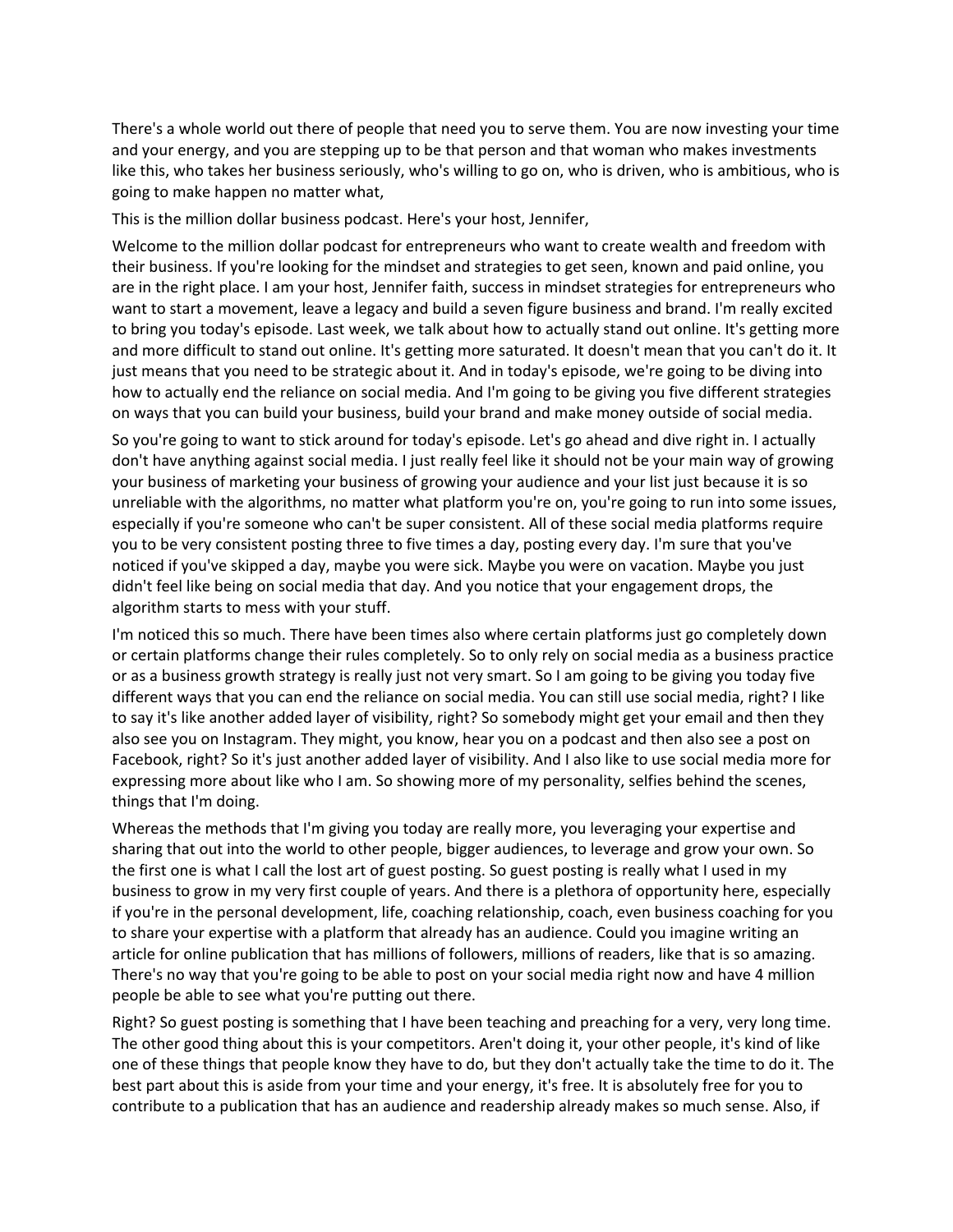you're somebody who is logging, it makes much more sense to guest blog for someone. Yeah. I have a platform for someone that has an audience then to do a post or a blog on your own website, which might get 50 to a hundred, maybe 200 views a day, right? So guest posting is actually very easy to do.

I'll actually link in the show notes, a video where I show you exactly how to go about finding where you can guest posts, guest posting is basically you're giving your expertise. These places that accept contribution, they tell you exactly what to do. It's actually really very easy. So you can find a place that you want to, you have your expertise on. And typically typically have a section that says country mute or post, and literally tell you exactly what to do. They'll say you must submit an article with X amount of words. It's gotta be written this way. I'm not going to dive deep into like how to execute these strategies, because this is what I do with my clients and in some of my other free trainings. But think about this. If you have expertise, if you love to also write, this is a great opportunity for you to get in front of a hell of a lot more people and grow your audience and grow your list.

The second one kind of is similar and piggybacks off of this, which is get featured on podcasts, right? So a lot of podcasts, especially business podcasts are interview style. So they're looking for people to interview. They're looking for content. And this is, I feel like a little bit more difficult than guest posting. I feel like with guest posting opportunities, there's, there's way more because they need a lot more content. Whereas I typically find are usually booked out a few weeks, sometimes a few in advance. It's not as easy to find places to be featured on, especially the big platforms and the people that have, you know, hundreds of thousands of views or tens of thousands of views every month. It's just a little bit of extra work that you're going to have to do. Or your VA is going to have to do to find the places where you can be featured on these podcasts.

There are also some places that will share with you. Hey, this person's looking for a podcast. I'll also link those up in the show notes as well. You can go to Jen scalia.com forward slash E 96 and get access to those. But getting featured on podcasts is really awesome. Because again, you are sharing your expertise. You are being put out there as a leader. People get to hear you. They get to feel your energy. You can talk about that. Your business, you can talk about your stories is a really great way for people to get to know you. And it really has nothing to do with social media, right? Like you could potentially take that podcast or take that episode and share it with your audience and the people that are interviewing. You could also share that with their audience, right? That's the whole thing.

It's like they have an audience. They have people that are listening to their podcast. So you getting featured and getting put in front of the right people is such a smart strategy. Even if you just did this a couple of times a month, maybe you're like, I don't want to go all in on podcasts and I'm going to do it once a week. The side note thing, which is PR PR is public relations. And basically what that means is instead of you going out and finding these guest posts, are you going out and finding these podcasts, you would hire an agency or a company to actually go out and find those opportunities for you. Right? So they would go out, they have connections and they would find places for you to be featured places for you to contribute your expertise. So if you're kind of on that end where you're like, I really don't want to spend the time finding the places or, you know, making the pitches.

You can always hire a PR agency. There are some smaller agencies that don't cost an arm and a leg like more of the traditional ones do. There are some agencies that just work on getting you featured in podcasts. But guys, this is just such an incredible strategy because you're getting in front of people who already have an audience much easier. Then you building your audience from scratch. It's basically like an uphill battle. If you don't already have a social media following, if you don't already have a platform built, it's very difficult to create that without money out of pocket. So the third thing is to do a workshop for someone else's audience. So I really love this one. I feel like this is another thing that like no one really does, right? So let's say you have an expertise in copywriting. You want to expand your idea.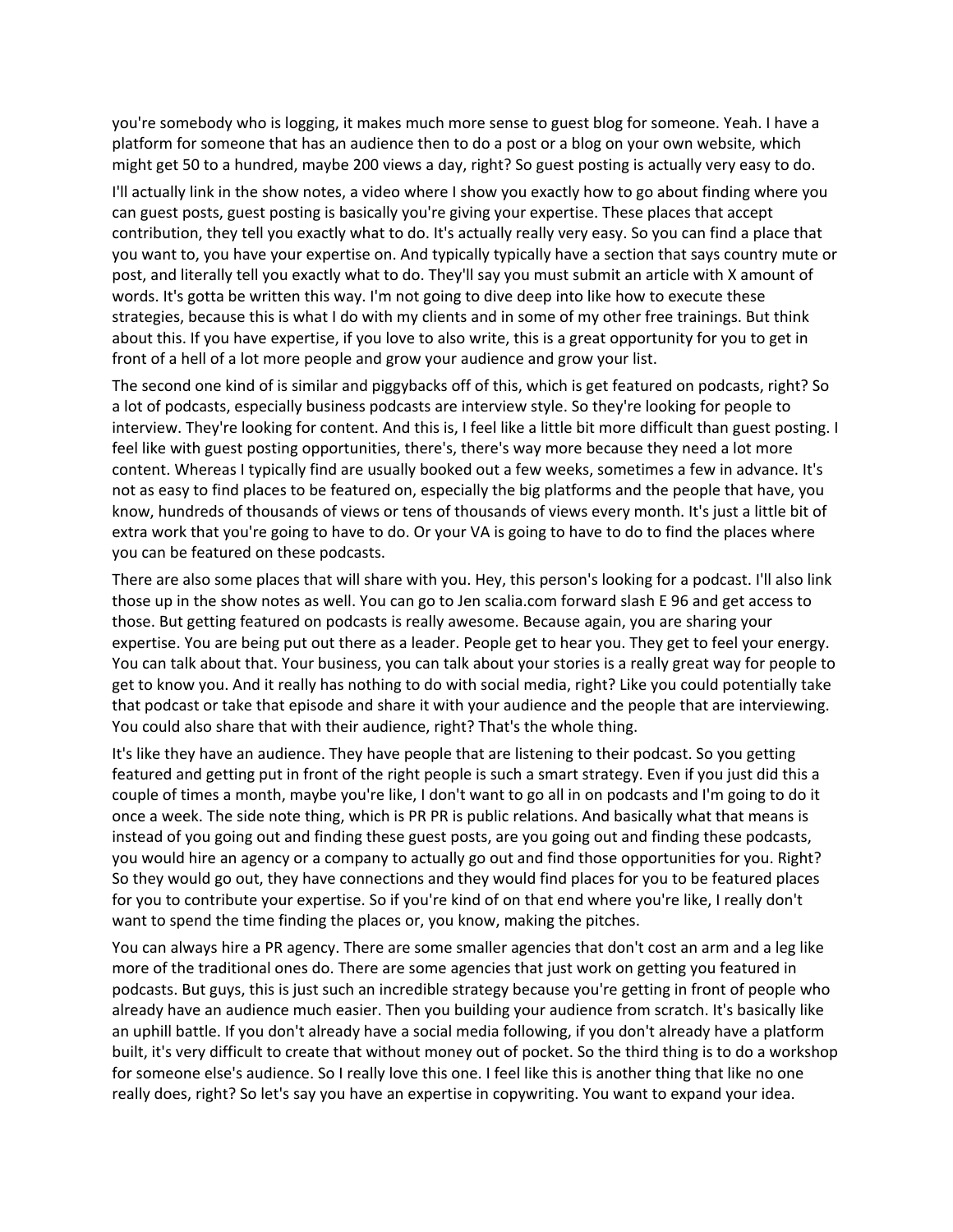You could connect with a business coach who doesn't do copywriting. You could connect with maybe a web developer who's clients need copywriting and you could do a workshop for their audience, right? So again, you're being introduced to somebody else's audience that's already established know like, and trust is already there because that person is saying, Hey, I, this person they're going to come in, create something for you. They are going to add value. And it's amazing. It's a win-win for everybody, right? The clients win. Your partner wins. You win by getting in front of multiple people. So again, this is something that you're going to either have to tap into your network, or you're going to have to start pitching. I'm really thinking about like, who could I collaborate with now side note? You don't want to necessarily do this with someone who's in direct competition with, if you're a business coach, unless you have a very niche for teeth, you're probably not going to partner with another business coach.

That is your competitor, or that does the same exact thing. Copywriter may not necessarily connect with another copywriter, but like I said, a web developer, a business coach, somebody else that has the audience, same type of audience, just you guys do something different Mike, little bit of brainstorming there. And I'll give you another example, actually. So I am a business coach obviously, and I help people with multiple things in their businesses, from their offers to their marketing, to their mindset. But one of the things that I do that is really unique that a lot of business coaches don't do. If I am a pro at email marketing, I can actually approach another business coach or multiple business coaches and say, Hey, I know that you don't do email marketing, but this is something that your clients need. Would you be open to me doing a workshop for your clients?

You would get 50% affiliate commission off of every program that I sold. How awesome is that? So you're not only growing your audience, growing your life with instant trust, but you are also potentially making money with affiliate bye, doing this as well. So do a workshop for other people, create collaborations, find somebody that you have a similar audience to, but that you're not indirect competition to this. Again is something your competitors aren't doing. Your people are not doing this. So by you doing it, you're actually going to be ahead of the pack. Number four is to build your own platform. What I mean, that is your email list. Now I do want to say that I do believe if built properly, your book group could be very similar to, right? So with an email list, people are specifically signing up for your email and saying, I want to hear about this specifically from you, right?

When we think about social media, that's not necessarily true, right? We're connecting with people. We are quote unquote friending people on Facebook. We're following people on Instagram, but just because somebody is friends with you, we're just because somebody follows you doesn't mean that they explicitly want you to sell to them. Doesn't mean that they explicitly want to learn about X from you. Whereas if somebody signing up for your email list or signing up for your lead magnet, that absolutely means I want to learn this from you. Or I want to hear about this from you. So again, Facebook group could also be sort of like an email list. I still definitely want you to make sure that you're getting people's emails again, just because the platform has changed so much and rules changed so much. I have a feeling that Facebook group rules are going to change because why not?

You know, Facebook is pay to play. And with Facebook groups, a lot of people are profiting without having to pay. And I think at some point, yeah, Facebook is going to change that, right? They're going to change the rules on that. But our Facebook group, if done properly, if cultivated properly is basically the same thing people are saying, okay, I want to be in your group because I want to learn about this specifically from you build your own platform instead of trying to, you know, hope and wish and pray that the people on your friends list or some of the people that are following you actually want to hear from you and actually want you to sell them. And the final thing is really, depending on your budget, depending on your capital use paid advertising. So paid Kaizen is a way to grow fast. The only downside is that it takes a lot of testing and it costs money, right?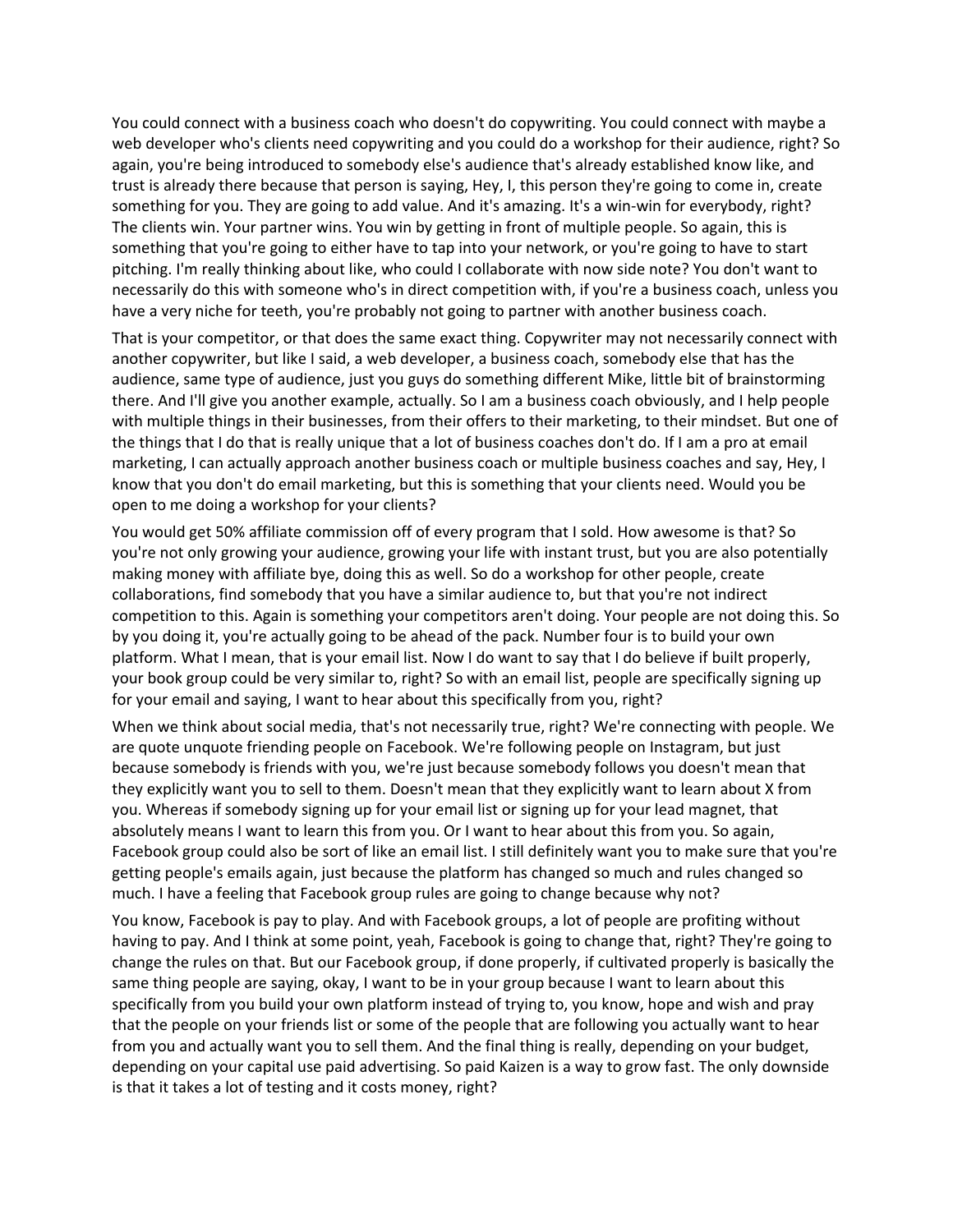So if you don't have money, if you don't have capital, or if you don't have a budget for ads, then you're obviously not going to be able to do this one. But I do believe that any real business, like a business that has sustainability and longevity invest in advertising, look at your favorite brands offline, right? McDonald's still does billboards. Starbucks is still does commercials. Like why we Starbucks is we all know what McDonald's is. Why are they still doing it? Because advertising works. If you have a budget, if you have capital using paid advertising is a really smart way to also grow. It's going to help you grow a hell of a lot faster than having like a grassroots, very organic way of growing your social media. It doesn't take a whole lot of work, right? In terms of the guest posting and getting featured on podcasts between the pitching and actually writing the articles or being featured on the podcast, it takes energy.

All it takes is energy and time. It doesn't take money. But if you're like, you know what? I just want to grow really fast. I have a good product. I know I have something that people want and you have some capital then paid advertising is definitely a way to go as well. So that is how you end the reliance on social media. Again, it's not saying that social media is terrible and you should never use it. I'm saying that it should not be your number one way to grow your business, grow your audience and make money. So I'm going to recap the five and then we'll wrap it up for today's show. The first one is the lost art of guest posting. The second one is getting featured on podcasts. If you don't have the time or energy, you can also hire a PR company to help you find those features and get booked on those podcasts.

And in those publications, number three is to do a workshop or a collaboration with someone who has a very similar audience to you in that way, you can grow your audience and you can also make money with affiliates. That way. Number four is to build your own platform, whether that be an email list or a Facebook group, preferably email list, but Facebook group could be a close second where people are actually saying, yes, I want to hear from you. I want this from you. And so you actually know that people are interested in this, right then just kind of Willy nilly, putting stuff out there and hoping, and wishing and praying that people want it. And then the fifth and final one, if you have a budget, if you have capital, if you really want to grow quickly, use paid advertising. That is it for today's show.

I want to thank you so much for tuning in. I really hope you got a lot out of this as always take what I shared with you and apply it. Now, I'm not saying that you have to do every single one of these find one, or maybe there's two that you're like, you know what? I can really get down with that. I would love to be on more podcasts. Maybe I'm going to spend my time and energy to get booked on two to three podcasts a month. Maybe you love writing. And you're like, I'm going to submit a guest post twice a month. You know, maybe you put something into motion to where you want to start using paid advertising. Even if you're just starting with 20 or 30 or \$50 a day that you're going to go do that. So you don't need to do all five.

All five are incredible ways to grow your audience by leveraging someone else's. But I would suggest choose one or two that you really want to go all in on and go all in on it. And so head on over to the show notes for some of the things that I mentioned in today's episode, that's at Jen scalia.com forward slash E 96. So there's tons of stuff over there. Links. I'll put the video up with how to find the guest posts and other places where you can find podcasts and be notified of people that actually need contributions. Make sure also to subscribe to the podcast. So you don't miss an episode. If you are loving the episodes, if you are really getting a lot out of this show, I would love for you to leave a positive review on iTunes. This will help us reach more amazing entrepreneurs, just like you, who are committed to creating incredible change and transformation in the world. Also, don't forget. Come back next week where you'll get another quick bite training episode on how to build your business from the inside out. In next week's episode, I'm going to be talking about the three common mistakes that I see online businesses make. You're not going to want to miss this one because there is a high likelihood and a high chance that you could be making one of these mistakes.